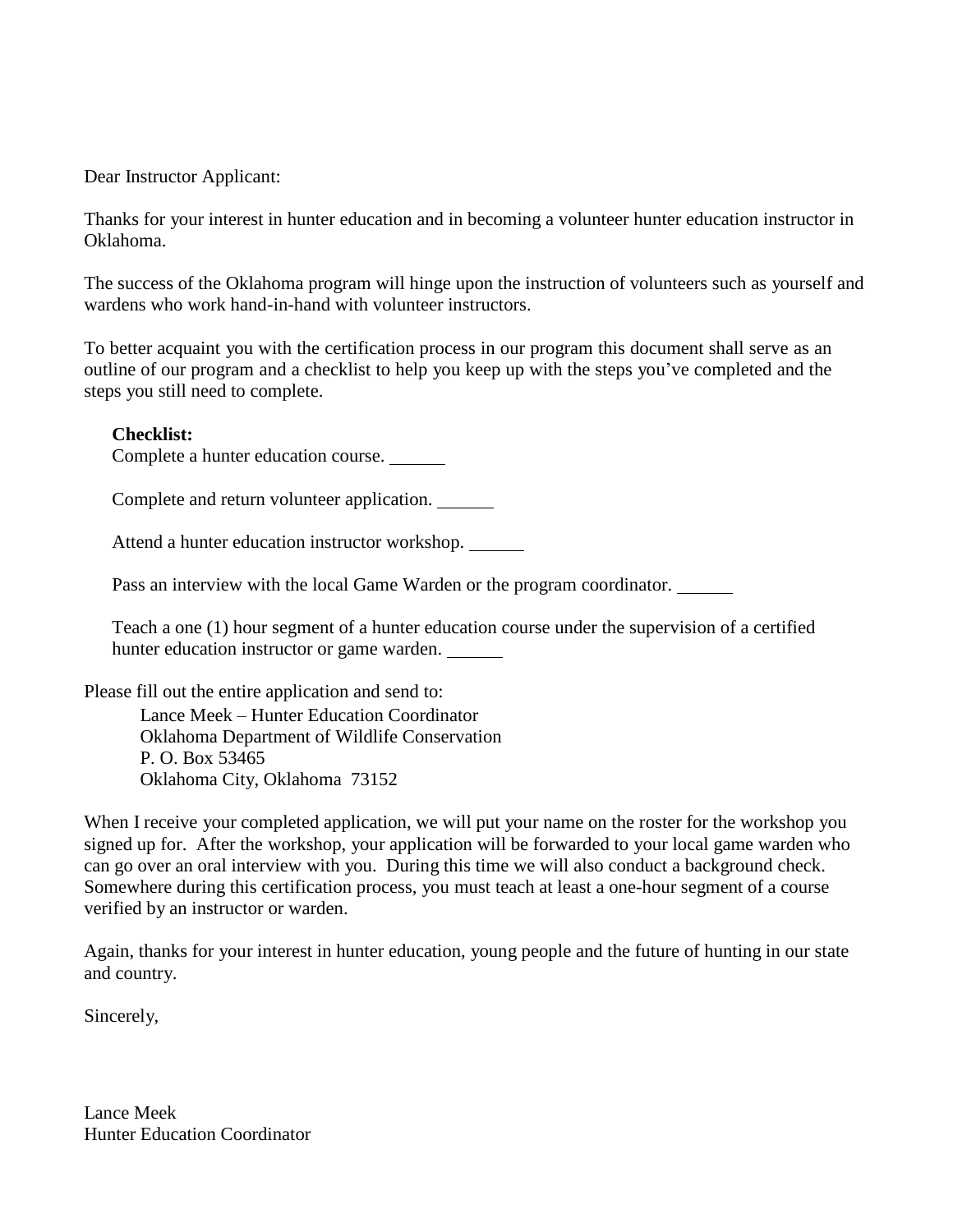**OKLAHOMA HUNTER EDUCATION INSTRUCTOR PROGRAM:** Applicants for the position of hunter education instructor must be at least 21 years of age, of good health, high moral character, pass an oral interview, teach a segment of a course and receive approval of their local Oklahoma Game Warden. Character screens, NCIC and OSBI files may be studied on all applicants and those failing to meet the high standards will be denied certification.

**PRECERTIFICATION TRAINING REQUIRED:** Graduation from an Oklahoma hunter education course for students or a certified hunter education course from some other state, Canada, Mexico, country or the National Rifle Association.

**JOB DESCRIPTION:** Must certify one or more students with eight hours of instruction per course or four hours for home study. Instructor must conduct at lease one course every two years (24 months) or be placed automatically in the 'inactive' status. An 'inactive' instructor can become reactivated by notifying the program coordinator and attending the next Instructor Teaching/Orientation workshop within 12 months of being placed on inactive status.

**TRAINING REQUIRED:** All applicants must attend and successfully complete the **ORIENTATION/TEACHING METHODS/TECHNIQUES** instructor workshop before certification can be granted.

**RESPONSIBLE TO:** Director of the Oklahoma Department of Wildlife Conservation, coordinator of the Oklahoma Hunter Education Program and the Oklahoma Game Warden in your county.

**EVALUATION:** Volunteer instructors may receive periodic evaluations of their course activities. This will be done through a post-course student survey, the Game Warden or the Hunter Education Coordinator. These evaluations will encompass subjects taught, length of course, student learning opportunities, program procedures, instructor presentation methods, team-teaching coordination and course reporting.

**HOW TO APPLY TO BECOME AN INSTRUCTOR:** Interested persons requesting hunter instructor applications may find the application online at wildlifedepartment.com. They can also contact their local Game Warden, volunteer instructor, Oklahoma Department of Wildlife Conservation office or email Lance Meek at [lance.meek@odwc.ok.gov](mailto:lance.meek@odwc.ok.gov) or call: 405-522-4572 during business hours.

**PROCEDURES TO BE FOLLOWED:** Each certified instructor of the program will be furnished an Instructors' Procedures Manual outlining the proper procedures to be followed in teaching/conducting the hunter education course and will be required to follow the procedures outlined in this manual.

**APPLICANT/INSTRUCTOR TEACHING REQUIREMENT:** All applying instructors will be required to teach at least a one-hour segment of a certified hunter education course in the presence of a Game Warden, Master Instructor or Volunteer Instructor or the program coordinator prior to receiving their certified instructor card.

This program operates free from discrimination on the basis of political or religious opinion or affiliation, race, creed, color, gender, age, ancestry, marital status or disability. A person who feels he or she may have been discriminated against or would like further information should write: Director, Oklahoma Department of Wildlife Conservation, P.O. Box 53465, Oklahoma City, OK 73152, or Office of Equal Opportunity, U.S. Department of Interior, Washington, D.C. 20240.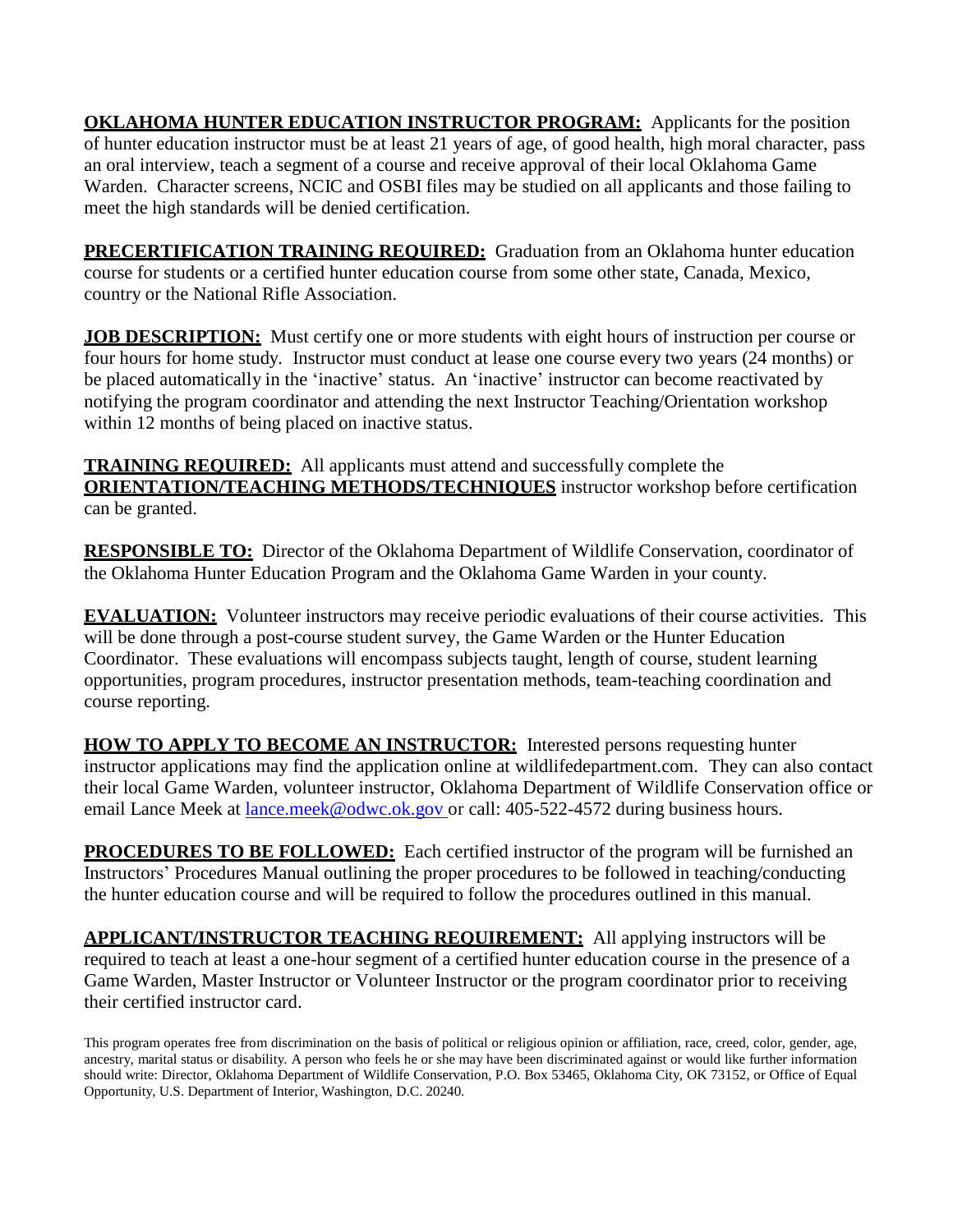|                                                              | <b>OKLAHOMA DEPARTMENT OF WILDLIFE CONSERVATION</b>                                             |                                                                                                                                                                                                                                    |  | FOR OFFICE USE ONLY<br>BACKGROUND CHECK: A CONTROLL CONTROL CONTROL CONTROLL CONTROLL CONTROLL CONTROLL CONTROLL CONTROLL CONTROLL CO<br><b>GAME WARDEN INTERVIEW: CAME WARDEN</b> |                                             |                                                 |
|--------------------------------------------------------------|-------------------------------------------------------------------------------------------------|------------------------------------------------------------------------------------------------------------------------------------------------------------------------------------------------------------------------------------|--|------------------------------------------------------------------------------------------------------------------------------------------------------------------------------------|---------------------------------------------|-------------------------------------------------|
|                                                              |                                                                                                 |                                                                                                                                                                                                                                    |  |                                                                                                                                                                                    |                                             |                                                 |
| <b>INSTRUCTIONS: Complete</b><br>application and forward to: | AQUATIC AND HUNTER EDUCATION PROGRAM                                                            |                                                                                                                                                                                                                                    |  |                                                                                                                                                                                    |                                             |                                                 |
| <b>EDUCATION SECTION</b>                                     |                                                                                                 |                                                                                                                                                                                                                                    |  |                                                                                                                                                                                    | TEACHING SEGMENT: <b>With the CONDITION</b> |                                                 |
| P 0 BOX 53465                                                |                                                                                                 |                                                                                                                                                                                                                                    |  |                                                                                                                                                                                    |                                             | WORKSHOP DATE: ________________________________ |
| OKLAHOMA CITY, OK 73152                                      |                                                                                                 |                                                                                                                                                                                                                                    |  |                                                                                                                                                                                    |                                             | INST. NUMBER: ______________ DATE: ___          |
|                                                              |                                                                                                 |                                                                                                                                                                                                                                    |  | APPLICATION FOR CERTIFICATION AS A VOLUNTEER INSTRUCTOR                                                                                                                            |                                             | <u> 1990 - Johann Barbara, martin a</u>         |
|                                                              | ARE YOU APPLYING TO THE $(\_\_\)$ AQUATIC ED OR $(\_\_\)$ HUNTER ED PROGRAM (Check one or both) |                                                                                                                                                                                                                                    |  |                                                                                                                                                                                    |                                             |                                                 |
|                                                              |                                                                                                 |                                                                                                                                                                                                                                    |  |                                                                                                                                                                                    |                                             |                                                 |
| NAME                                                         |                                                                                                 |                                                                                                                                                                                                                                    |  |                                                                                                                                                                                    |                                             |                                                 |
| Last                                                         | First                                                                                           |                                                                                                                                                                                                                                    |  |                                                                                                                                                                                    |                                             |                                                 |
|                                                              |                                                                                                 |                                                                                                                                                                                                                                    |  |                                                                                                                                                                                    |                                             |                                                 |
| (Optional)<br>ADDRESS ADDRESS                                |                                                                                                 | (Optional)                                                                                                                                                                                                                         |  | CITY STATE ZIP CODE COUNTY                                                                                                                                                         |                                             |                                                 |
|                                                              |                                                                                                 |                                                                                                                                                                                                                                    |  |                                                                                                                                                                                    |                                             |                                                 |
| home                                                         | May we share your phone number with other ODWC Volunteers? Yes___No___<br>work                  |                                                                                                                                                                                                                                    |  |                                                                                                                                                                                    |                                             |                                                 |
|                                                              |                                                                                                 |                                                                                                                                                                                                                                    |  |                                                                                                                                                                                    |                                             |                                                 |
|                                                              |                                                                                                 |                                                                                                                                                                                                                                    |  |                                                                                                                                                                                    |                                             |                                                 |
|                                                              | (Circle last grade completed)                                                                   |                                                                                                                                                                                                                                    |  |                                                                                                                                                                                    |                                             |                                                 |
|                                                              |                                                                                                 |                                                                                                                                                                                                                                    |  |                                                                                                                                                                                    |                                             |                                                 |
| $\mathbf{v}$ , and it is a set of the set of $\mathbf{v}$    |                                                                                                 | $\mathcal{L}$ , and a set of the set of the set of the set of the set of the set of the set of the set of the set of the set of the set of the set of the set of the set of the set of the set of the set of the set of the set of |  |                                                                                                                                                                                    |                                             |                                                 |

Hunter Education student number **and intervalled** (required for hunter education, but not for aquatic education)

Have you ever received a citation for violation of state and federal laws? Yes\_\_\_ No\_\_\_ Please describe in detail. Use separate sheet if necessary.

Have you ever been convicted of a misdemeanor crime of violence? Yes\_\_\_\_ No\_\_\_\_\_ Please describe in detail\_\_\_\_\_\_\_\_\_\_\_\_\_\_\_\_\_\_\_\_\_\_\_\_\_\_\_\_\_\_\_\_\_\_\_\_\_\_\_\_\_\_\_\_\_\_\_\_\_\_\_\_

Have you ever been charged with a misdemeanor or felony? Yes\_\_\_ No\_\_\_ Please describe in detail\_\_\_\_\_\_\_\_\_\_\_\_\_\_\_\_\_\_\_\_\_\_\_\_\_\_\_\_\_\_\_\_\_\_\_\_\_\_\_\_\_\_\_\_\_\_\_\_\_\_\_\_\_\_\_\_\_\_\_\_\_\_

If selected as a Department of Wildlife Conservation (ODWC) volunteer instructor, I will volunteer the time necessary to teach classes in accordance with policies and procedures outlined by the ODWC. The ODWC may terminate or revoke certification if a volunteer fails to perform in accordance with policy outlined in the Volunteer Instructor Handbook. I further certify that, under penalty of perjury, I have not committed a felony or of moral turpitude and that I will accept my responsibilities as an ODWC Volunteer Instructor. I understand that my misrepresentation or concealment of material fact will be sufficient ground for rejection of my application for certification. I also understand that a background investigation will be conducted as a part of this application process. I hereby authorize such action by my signature below.

\_\_\_\_\_\_\_\_\_\_\_\_\_\_\_\_\_\_\_\_\_\_\_\_\_\_\_\_\_\_\_\_\_\_\_\_\_\_\_\_\_\_\_\_\_\_\_\_\_\_\_\_\_\_\_\_\_\_\_\_\_\_\_\_\_\_\_\_\_\_\_\_\_\_\_\_\_\_\_\_\_\_\_\_\_\_\_\_\_\_\_\_\_\_\_\_\_\_\_\_\_\_\_\_\_\_\_\_\_\_\_\_\_\_\_\_\_\_\_\_\_\_\_\_\_\_\_\_\_\_\_\_\_\_\_\_\_\_\_\_

\_\_\_\_\_\_\_\_\_\_\_\_\_\_\_\_\_\_\_\_\_\_\_\_\_\_\_\_\_\_\_\_\_\_\_\_\_\_\_\_\_\_\_\_\_\_\_\_\_\_\_\_\_\_\_\_\_\_\_\_\_\_\_\_\_\_\_\_\_\_\_\_\_\_\_\_\_\_\_\_\_\_\_\_\_\_\_\_\_\_\_\_\_\_\_\_\_\_\_\_\_\_\_\_\_\_\_\_\_\_\_\_\_\_\_\_\_\_\_\_\_\_\_\_\_\_\_\_\_\_\_\_\_\_\_\_\_\_\_\_\_\_\_\_ \_\_\_\_\_\_\_\_\_\_\_\_\_\_\_\_\_\_\_\_\_\_\_\_\_\_\_\_\_\_\_\_\_\_\_\_\_\_\_\_\_\_\_\_\_\_\_\_\_\_\_\_\_\_\_\_\_\_\_\_\_\_\_\_\_\_\_\_\_\_\_\_\_\_\_\_\_\_\_\_\_\_\_\_\_\_\_\_\_\_\_\_\_\_\_\_\_\_\_\_\_\_\_\_\_\_\_\_\_\_\_\_\_\_\_\_\_\_\_\_\_\_\_\_\_\_\_\_\_\_\_\_\_\_\_\_\_\_\_\_\_\_\_\_

\_\_\_\_\_\_\_\_\_\_\_\_\_\_\_\_\_\_\_\_\_\_\_\_\_\_\_\_\_\_\_\_\_\_\_\_\_\_\_\_\_\_\_\_\_\_\_\_\_\_\_\_\_\_\_\_\_\_\_\_\_\_\_\_\_\_\_\_\_\_\_\_\_\_\_\_\_\_\_\_\_\_\_\_\_\_\_\_\_\_\_\_\_\_\_\_\_\_\_\_\_\_\_\_\_\_\_\_\_\_\_\_\_\_\_\_\_\_\_\_\_\_\_\_\_\_\_\_\_\_\_\_\_\_\_\_\_\_\_\_\_\_\_\_ \_\_\_\_\_\_\_\_\_\_\_\_\_\_\_\_\_\_\_\_\_\_\_\_\_\_\_\_\_\_\_\_\_\_\_\_\_\_\_\_\_\_\_\_\_\_\_\_\_\_\_\_\_\_\_\_\_\_\_\_\_\_\_\_\_\_\_\_\_\_\_\_\_\_\_\_\_\_\_\_\_\_\_\_\_\_\_\_\_\_\_\_\_\_\_\_\_\_\_\_\_\_\_\_\_\_\_\_\_\_\_\_\_\_\_\_\_\_\_\_\_\_\_\_\_\_\_\_\_\_\_\_\_\_\_\_\_\_\_\_\_

SIGNATURE \_\_\_\_\_\_\_\_\_\_\_\_\_\_\_\_\_\_\_\_\_\_\_\_\_\_\_\_\_\_\_\_\_\_\_\_\_\_\_\_\_\_\_\_\_\_\_\_\_\_\_\_\_\_\_\_\_\_\_\_\_\_\_\_\_\_\_\_\_\_\_\_\_\_\_\_\_\_\_ DATE \_\_\_\_\_\_\_\_\_\_\_\_\_\_\_\_\_\_\_\_\_\_\_\_\_\_\_\_\_\_\_\_\_\_\_\_\_\_\_\_\_\_\_

This program operates free from discrimination on the basis of political or religious opinion or affiliation, race, creed, color, gender, age, national origin, marital status or disability. A person who feels he or she may like further information should write: Director, Oklahoma Department of Wildlife Conservation, P.O. Box 53465, Oklahoma City, OK 73152, or Office for Human Resources, U.S. Fish and Wildlife Service, 4040 N. Fairfax Drive,